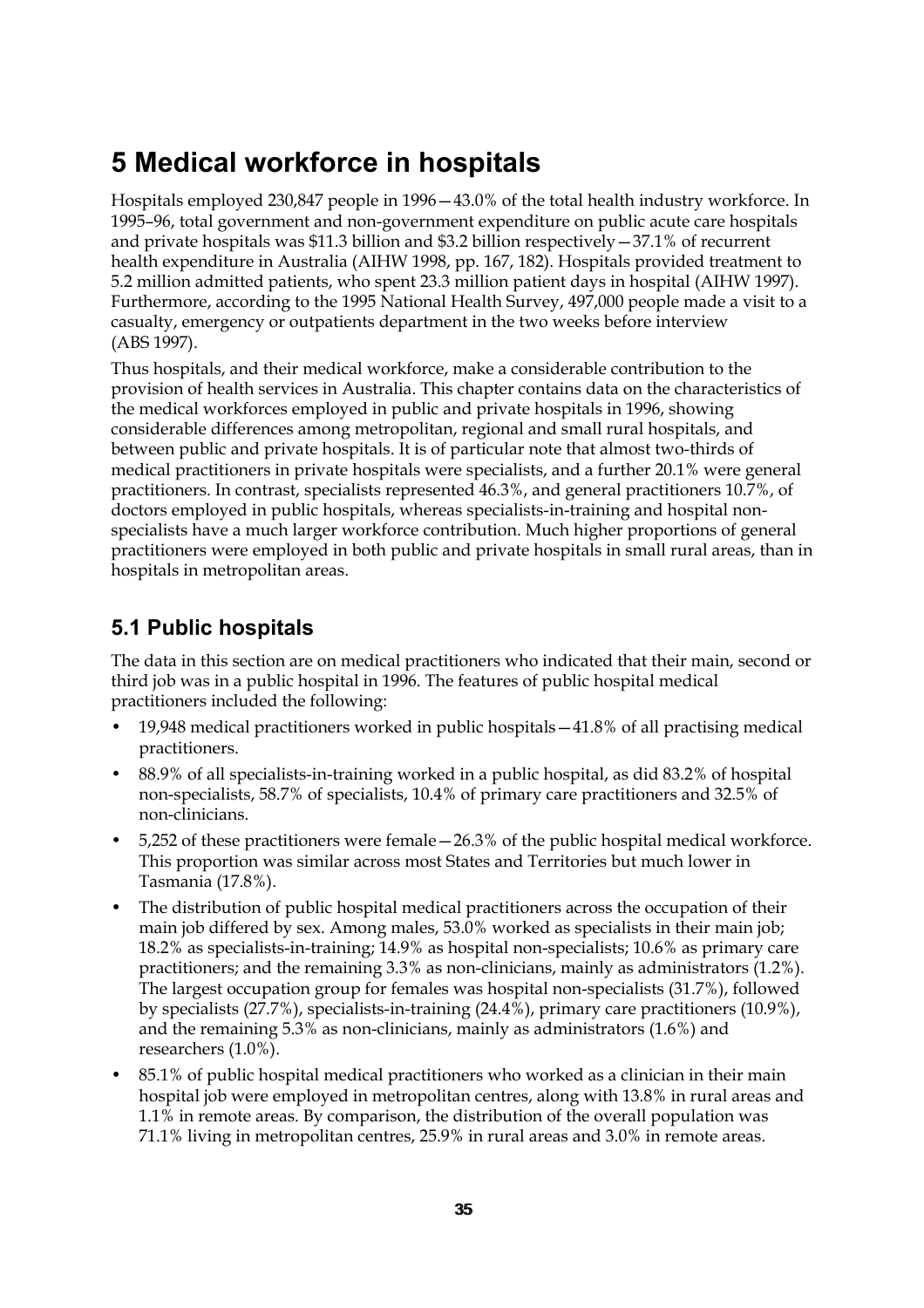- Specialists represented 46.3% of medical practitioners working in public hospitals, but the medical occupation distribution varied by region. In capital city and other metropolitan centres, specialists comprised around 45% and hospital non-specialists and specialists-in-training comprised around 20% each of the public hospital workforce. In large rural centres, specialists made up 51.5%, and hospital non-specialists 23.3%, of the public hospital workforce with around 10% from each of the other clinical occupations. In small rural centres, primary care practitioners represented only 37.0% of the public hospital workforce, and in remote areas, primary care practitioners (41.5%) and hospital non-specialists (34.1%) were predominant.
- 83.2% of medical practitioners working in a public hospital had obtained their initial qualification in Australia, and the remainder had qualified in the United Kingdom or Ireland (6.3%), Asian countries (4.4%), New Zealand (3.0%), and other countries (3.2%).
- 1.8% of public hospital medical practitioners enumerated in the AIHW labour force survey were not Australian citizens or permanent residents of Australia. Of these, 31.0% had obtained their initial qualification in Australia and 30.1% had qualified in the United Kingdom or Ireland. However many of the temporary resident overseas-trained doctors employed in hospitals in 1996 would not have been enumerated in the survey because their registration was for a fixed term of less than a year, so they did not receive a registration renewal notice and survey form.

The AIHW also collects data on salaried medical officers in its national public hospital data collection. These are published in the *Australian Hospital Statistics* series of publications.

These data are for full-time equivalent (FTE) salaried medical officers and, in addition to hospital non-specialists, include specialists-in-training and salaried specialists such as medical administrators and emergency medicine, geriatric medicine, rehabilitation medicine and occupational medicine specialists employed in public hospitals.

From 1985–86 to 1995–96, FTE salaried medical officers increased by 40.8% in public and repatriation hospitals (excluding psychiatric hospitals)—rising from 9,300 to 13,095. Over the same period, patient separations increased by 47.1% from 2.5 million to 3.6 million and patient days declined from 16.9 million to 15.6 million, reflecting a 37.1% reduction in the average stay from 6.9 days to 4.3 days.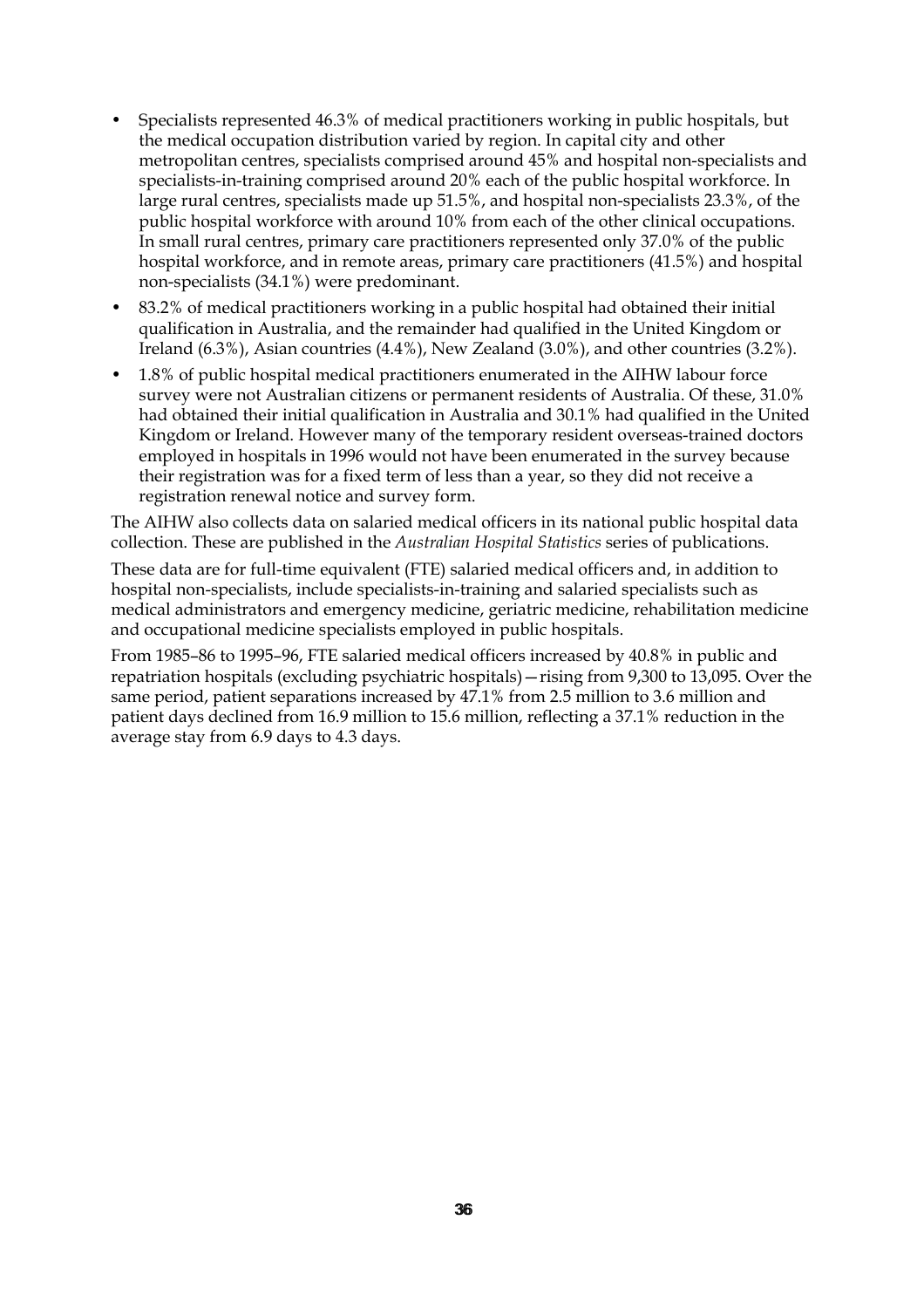| Table 21: All medical practitioners working in public hospitals: occupation of main job and region, |  |  |
|-----------------------------------------------------------------------------------------------------|--|--|
| Australia, 1996                                                                                     |  |  |

| Occupation of main job        | Capital<br>city | <b>Other</b><br>metro.<br>centre | Large<br>rural<br>centre | <b>Small</b><br>rural<br>centre | Other<br>rural<br>area | Remote | Total  |
|-------------------------------|-----------------|----------------------------------|--------------------------|---------------------------------|------------------------|--------|--------|
| Clinician                     | 14,824          | 1,509                            | 1.297                    | 610                             | 732                    | 214    | 19,186 |
| Primary care                  | 901             | 175                              | 155                      | 237                             | 576                    | 91     | 2,134  |
| Hospital non-specialist       | 2,923           | 378                              | 316                      | 87                              | 71                     | 75     | 3,850  |
| Specialist                    | 7,484           | 667                              | 699                      | 273                             | 80                     | 40     | 9,243  |
| Specialist-in-training        | 3,515           | 289                              | 127                      | 13                              | 5                      | 9      | 3,958  |
| Non-clinician                 | 614             | 45                               | 59                       | 30                              | 9                      | 5      | 761    |
| Administrator                 | 200             | 17                               | 26                       | 16                              | 3                      | 5      | 266    |
| Teacher/educator              | 39              | 3                                | 0                        | 2                               | 0                      | 0      | 44     |
| Researcher                    | 91              | $\overline{2}$                   | $\Omega$                 | $\overline{2}$                  | 0                      | 0      | 94     |
| Public health physician       | 110             | 11                               | 12                       | $\overline{2}$                  | $\overline{2}$         | 0      | 135    |
| Occupational health physician | 33              | 3                                | $\overline{2}$           | $\mathbf 0$                     | 0                      | 0      | 38     |
| Other                         | 142             | 9                                | 19                       | 9                               | 5                      | 0      | 185    |
| <b>Total</b>                  | 15,438          | 1,554                            | 1,356                    | 640                             | 741                    | 219    | 19,948 |
|                               |                 |                                  |                          | (per cent)                      |                        |        |        |
| Clinician                     | 96.0            | 97.1                             | 95.7                     | 95.3                            | 98.7                   | 97.9   | 96.2   |
| Primary care                  | 5.8             | 11.2                             | 11.4                     | 37.0                            | 77.7                   | 41.5   | 10.7   |
| Hospital non-specialist       | 18.9            | 24.3                             | 23.3                     | 13.7                            | 9.5                    | 34.1   | 19.3   |
| Specialist                    | 48.5            | 42.9                             | 51.5                     | 42.6                            | 10.8                   | 18.1   | 46.3   |
| Specialist-in-training        | 22.8            | 18.6                             | 9.4                      | 2.0                             | 0.6                    | 4.2    | 19.8   |
| Non-clinician                 | 4.0             | 2.9                              | 4.3                      | 4.7                             | 1.3                    | 2.1    | 3.8    |
| Administrator                 | 1.3             | 1.1                              | 1.9                      | 2.4                             | 0.4                    | 2.1    | 1.3    |
| Teacher/educator              | 0.3             | 0.2                              | 0.0                      | 0.3                             | 0.0                    | 0.0    | 0.2    |
| Researcher                    | 0.6             | 0.1                              | 0.0                      | 0.2                             | 0.0                    | 0.0    | 0.5    |
| Public health physician       | 0.7             | 0.7                              | 0.9                      | 0.2                             | 0.2                    | 0.0    | 0.7    |
| Occupational health physician | 0.2             | 0.2                              | 0.1                      | 0.0                             | 0.0                    | 0.0    | 0.2    |
| Other                         | 0.9             | 0.6                              | 1.4                      | 1.5                             | 0.6                    | 0.0    | 0.9    |
| <b>Total</b>                  | 100.0           | 100.0                            | 100.0                    | 100.0                           | 100.0                  | 100.0  | 100.0  |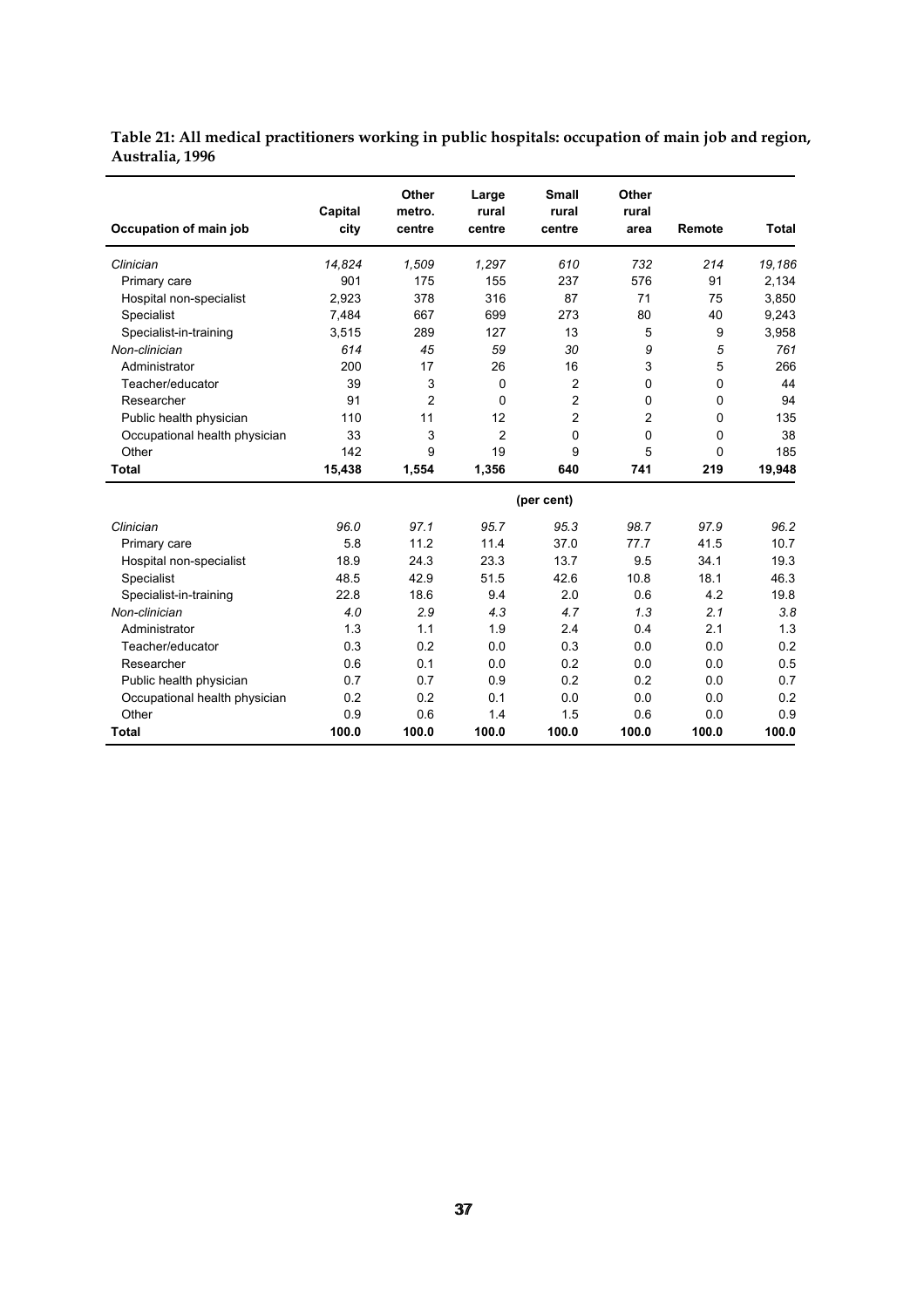## **5.2 Private hospitals**

The data in this section are on medical practitioners who indicated their main, second or third job was in a private hospital in 1996. The features of private hospital medical practitioners included the following:

- 4,904 medical practitioners worked in private hospitals, comprising 10.3% of all employed medical practitioners.
- 879 (17.9%) were female.
- 19.5% of all specialists worked in a private hospital, as did 4.8% of primary care practitioners, 8.2% of specialists-in-training, 7.4% of hospital non-specialists, 4.8% of primary care practitioners and 5.6% of non-clinicians.
- Similar to the public hospital workforce, the distribution of employment in private hospitals across main occupation differed by sex. Among males, 67.1% worked as specialists in their main job; 17.5% as primary care practitioners; 6.9% as specialists-intraining; 5.9% as hospital non-specialists; and the remaining 2.5% as non-clinicians. Specialists were the largest occupation group (42.4%) for females, followed by primary care practitioners (32.1%), hospital non-specialists (11.8%), specialists-in-training (10.1%), and non-clinicians (3.4%).
- 84.3% of private hospital medical practitioners working as clinicians in their main hospital job were employed in capital cities and other metropolitan centres; 13.4% were employed in large and small rural centres; and 2.3% were employed in other rural and remote areas. By comparison, the distribution of the overall population was 71.1% living in capital cities and other metropolitan centres, 12.5% in large and small rural areas and 16.3% in other rural and remote areas.
- Specialists represented 62.7% of medical practitioners working in private hospitals, but the medical occupation distribution varied by region. In capital cities, other metropolitan centres, large rural centres and small rural centres, specialists comprised 57.5% to 74.6% of the private hospital workforce. In other rural and remote areas, primary care practitioners were predominant in the private hospital medical workforce (65.4%).
- 82.6% of medical practitioners working in a private hospital had obtained their initial qualification in Australia, while the remainder had qualified in New Zealand (2.8%), the United Kingdom or Ireland (6.6%), Asian countries (4.2%), and other countries (3.8%).